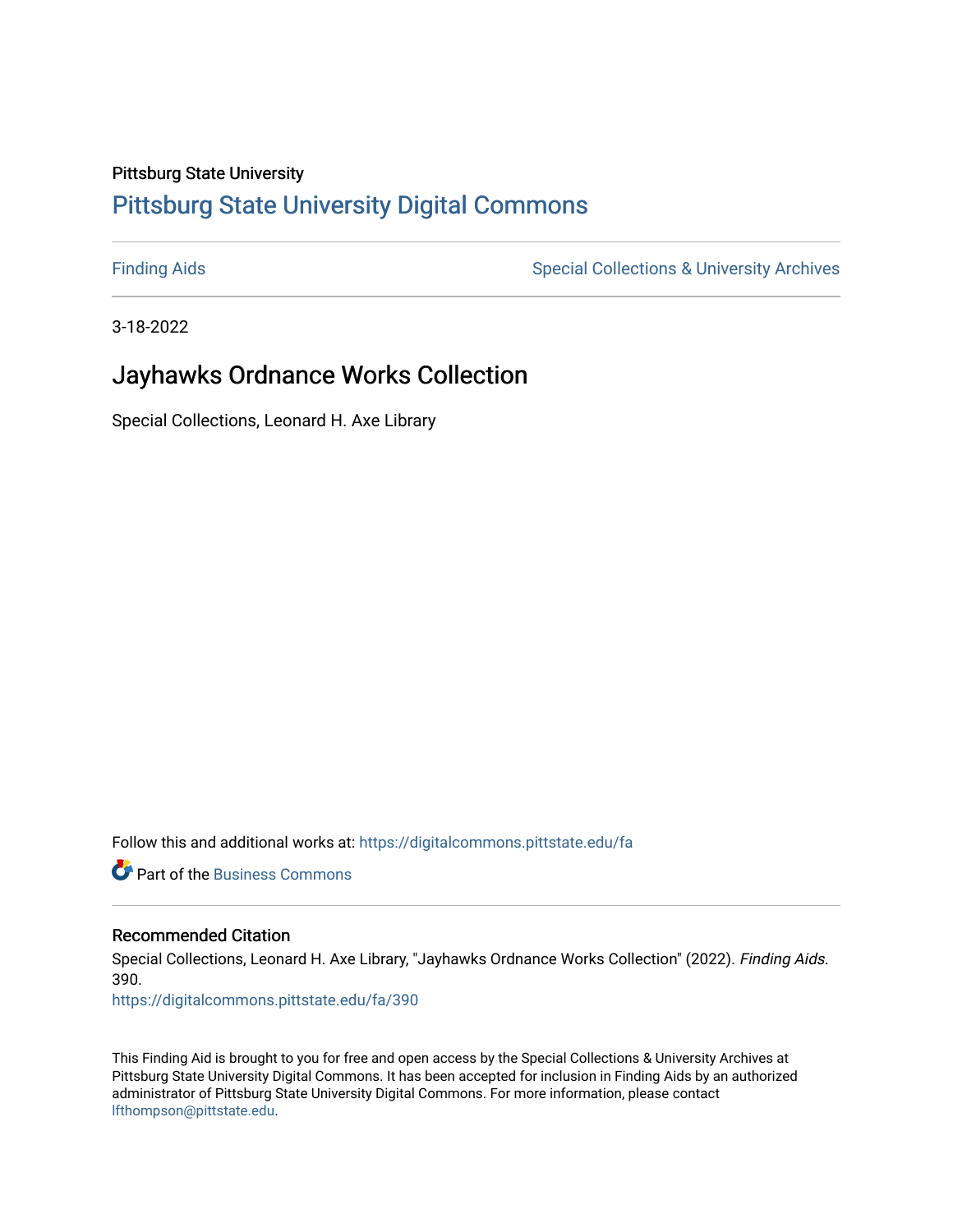## **Jayhawk Ordnance Works Scrapbooks, MS 379**

# **Jayhawk Ordinance Works Scrapbooks**

#### **Overview of the Collection**

| <b>Title</b>               | Jayhawk Ordnance Works Scrapbooks                                                                                                                                                                                                                       |
|----------------------------|---------------------------------------------------------------------------------------------------------------------------------------------------------------------------------------------------------------------------------------------------------|
| <b>Collection Number</b>   | MS 379                                                                                                                                                                                                                                                  |
| <b>Creator</b>             | Unknown                                                                                                                                                                                                                                                 |
| <b>Dates</b>               | 1941 - 1945                                                                                                                                                                                                                                             |
| Quantity                   | .4 Linear feet                                                                                                                                                                                                                                          |
| <b>Summary</b>             | This collection consists of correspondence, newspapers,<br>newspaper clippings, scrapbooks, and transcripts relating to<br>the Jayhawk Ordnance Works.                                                                                                  |
| <b>Repository</b>          | Pittsburg State University, Leonard Axe Library, Special<br>Collections & University Archives<br>1701 S. Broadway<br>Pittsburg, Kansas 66762<br>$(620)$ 235-4883<br>speccol@pittstate.edu                                                               |
| <b>Access Restrictions</b> | There are no restrictions and the collection is open for<br>research. Researchers must use the collection in accordance<br>with the policies of the Special Collections & University<br>Archives, Leonard H. Axe Library, Pittsburg State<br>University |
| <b>Languages</b>           | English                                                                                                                                                                                                                                                 |

**Biographical Note** The Jayhawk Ordnance Works were built near Galena, Kansas during World War II to produce ammonium nitrate. After the war it was privatized by its operator Kenneth Aldred Spencer and at one point was the world's largest producer of ammonium nitrate fertilizer. The plant is still in operation as the Jayhawk Fine Chemicals Corporation.

This collection of primary and secondary resources and is divided into the following series: